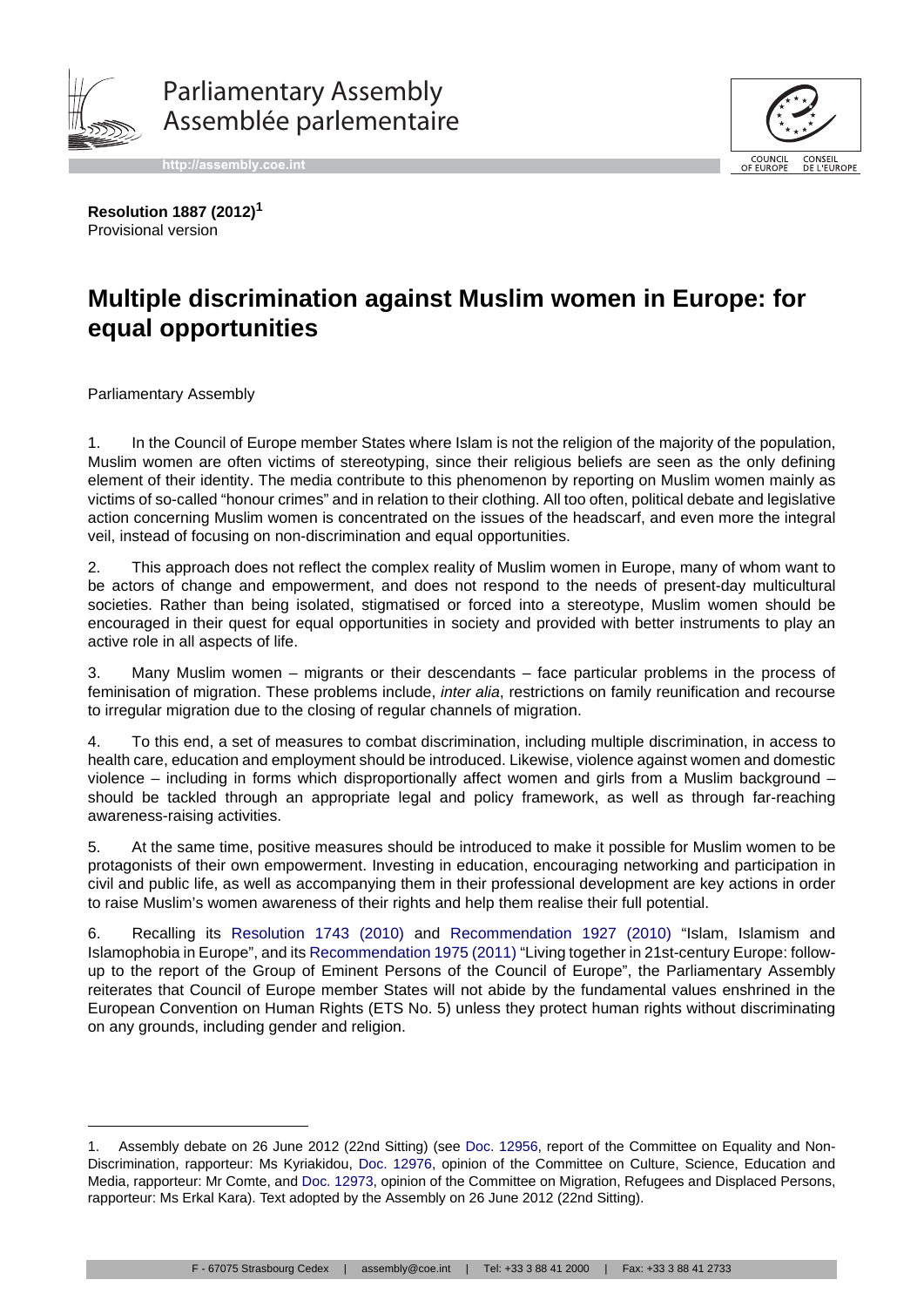- 7. In the light of these considerations, the Assembly calls on Council of Europe member States to:
	- 7.1. with regard to combating discrimination:

7.1.1. introduce an effective legal framework to combat all forms of direct and indirect discrimination, on any grounds, and establish – if they have not already done so – a national body to monitor the content and implementation of anti-discrimination legislation, to advise the legislative and executive authorities and to provide aid and assistance to victims;

7.1.2. take measures to ensure that "multiple discrimination" is included as a notion in their legislative framework;

7.1.3. systematically condemn racist acts, discriminatory treatment, racist speech in public discourse and the stigmatisation of any religious community;

7.1.4. sign, ratify and implement without delay Protocol No. 12 to the European Convention on Human Rights (ETS No. 177);

7.1.5. protect Muslim women's freedom to choose their clothing in compliance with the laws of the State in which they reside, imposing restrictions only where necessary in a democratic society to preserve the dignity of women, to guarantee gender equality, for security purposes or when required for the exercise of a function or for a vocational training, and ensuring that those who force women to wear a particular item of clothing are sanctioned in a dissuasive, effective and proportional manner;

7.1.6. encourage the media to reflect Europe's ethnic and religious diversity in the selection of journalists, reporters and presenters;

7.1.7. encourage the media not to limit the portrayal of Muslim women to aspects relating to their religious beliefs and their being victims of violence, by giving more media coverage to examples of integration, engagement and their calls for equality;

7.2. with regard to integration policies and the promotion of respect:

7.2.1. promote mutual respect among all people, irrespective of their religious backgrounds, through education – in particular citizenship and human rights education – and with the organisation of awareness-raising campaigns highlighting the benefits of diversity, and in particular:

7.2.1.1. support the implementation of Committee of Ministers Recommendation CM/ Rec(2010)7 on the Council of Europe Charter on Education for Democratic Citizenship and Human Rights Education;

7.2.1.2. pursue initiatives in the field of intercultural education relating to diversity of religions and non-religious convictions in order to promote tolerance, mutual understanding and the culture of "living together", drawing on the principles set out in the Recommendation of the Committee of Ministers on the dimension of religious and non-religious convictions within intercultural education (CM/Rec(2008)12);

7.2.1.3. promote the use of the "Guidelines for Educators on Countering Intolerance and Discrimination against Muslims: Addressing Islamophobia through Education" published by the Office for Democratic Institutions and Human Rights of the Organization for Security and Co-operation in Europe (OSCE/ODIHR), the United Nations Educational, Scientific and Cultural Organization (UNESCO) and the Council of Europe;

7.2.2. promote Muslim women's active empowerment, by establishing incentives for Muslim women's active engagement in society, encouraging the development of Muslim women's organisations, facilitating the creation of networks and giving visibility to women who have been successful in European society;

7.2.3. step up efforts and allocate sufficient financial resources for the implementation of integration policies at the local level with a comprehensive strategy including awareness-raising activities and specific training on diversity for law enforcement officials, mayors and public administration staff members;